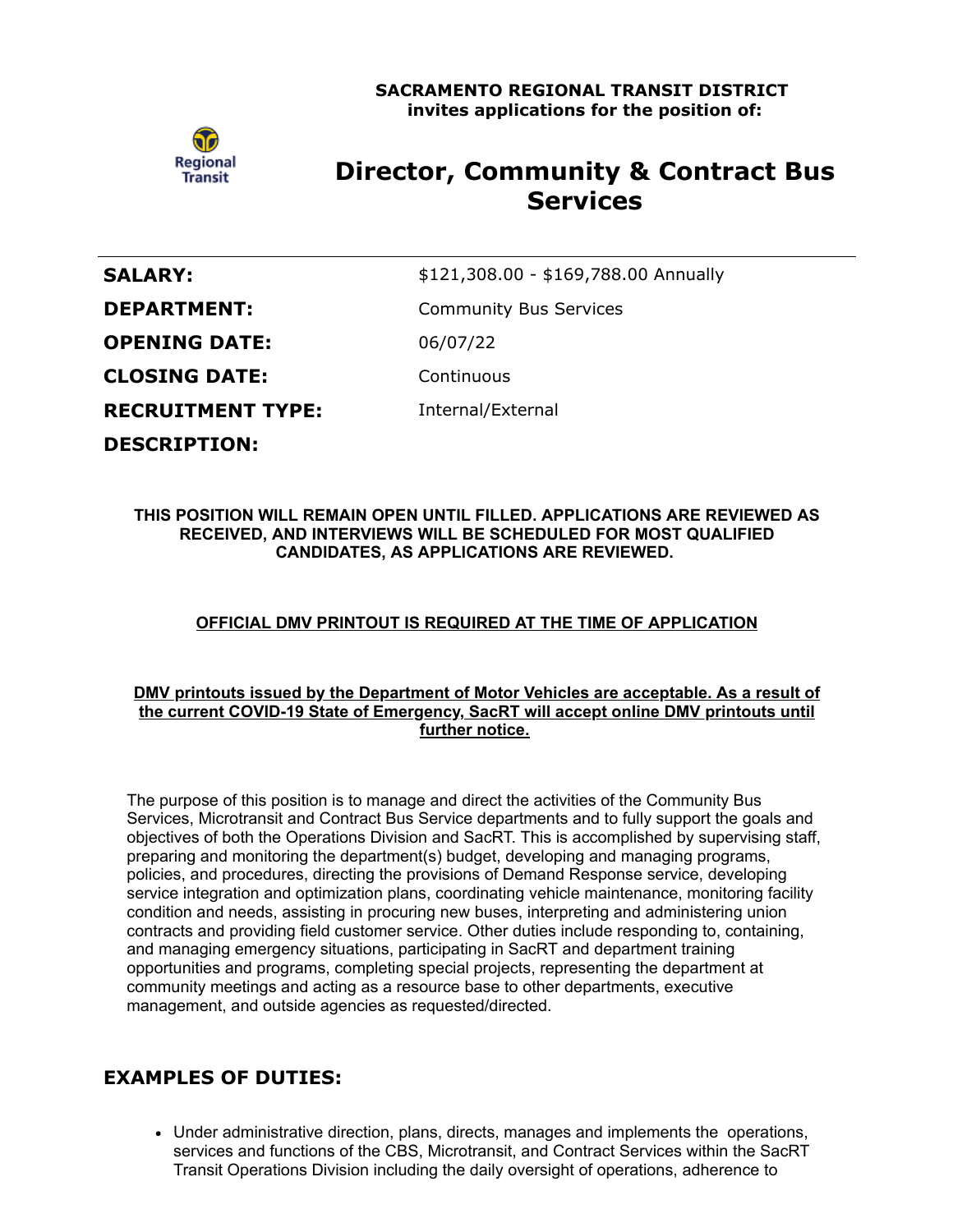budget, performance, and safety; participates in the analysis, strategic planning and design direction for future growth of these types of service in terms in additional service with coordination for capital improvements, with an emphasis on economy and operability.

- Provides leadership direction to staff; coordinates and/or provides developmental work plan, training, advice and counsel for staff; manages employee relations and takes appropriate corrective action, manages workflow and prioritization of projects and measures the performance of the Department and all related staff.
- Provides day to day policy direction, agreement, enforcement, and provides clarity in all SacRT related matters; implements safety and emergency management plans, Standard Operating Procedures (SOPs), audits, review and training; interfaces with Fire Departments; insure necessary testing and documentation for Certification of Occupancy; identifies cost saving areas for efficiencies; provides input to stakeholders on operations review, management and administration performances, timeliness and safety practices.
- Directs and implements event services; meets with contractors/partners regarding operational issues; plans and coordinates direct command, control and communications for emergency/crisis which is 24/7 and interruption of service and of service restoration.
- Develops, implements, and manages programs, policies, and procedures by setting annual goals and standards, measuring and reporting monthly progress, reviewing existing department policies and procedures, and developing needed plans and procedures for improvements.

# **MINIMUM QUALIFICATIONS:**

*A combination of education and/or experience that provides the required knowledge, skills and abilities to perform the essential functions of the position. SacRT reserves the right to determine the equivalences of education and experience.*

**Formal Education:** Bachelor's degree or equivalent in Business Administration, Public Administration, Management or a related field.

**Experience**: A minimum of seven (7) years of progressively responsible experience in public transportation, with four (4) years of experience in a bus operations, paratransit operations, microtransit operations, or maintenance environments and three (3) years of supervisory experience.

**Certification & Other Requirements:** Ability to obtain and maintain a CA Class C driver's license. Obtain and maintain National Incident Management System (NIMS) training.

**Proof of required education beyond high school such as college transcripts, diplomas, licenses and/or certificates must be submitted at the time of application, if not substituting experience for the education requirement.**

**Candidates must submit an official DMV printout at time of application, dated no more than ten (10) days prior to the date you submit your application, in order to be considered. DMV printouts issued by the Department of Motor Vehicles are acceptable. As a result of the current COVID-19 State of Emergency, SacRT will accept online DMV printouts until further notice.**

# **FILING INSTRUCTIONS/SUPPLEMENTAL INFORMATION:**

The minimum qualifications as stated on this job announcement represent only the basic requirements of the position. Meeting the minimum qualifications does not guarantee that a candidate will be invited to participate in other examination segments of the selection process. An employment application and supplemental questionnaire is required for this position. Applications, supplemental questionnaires, job announcements, and copies of the complete job description are available at our website at [www.sacrt.com.](http://www.sacrt.com/)